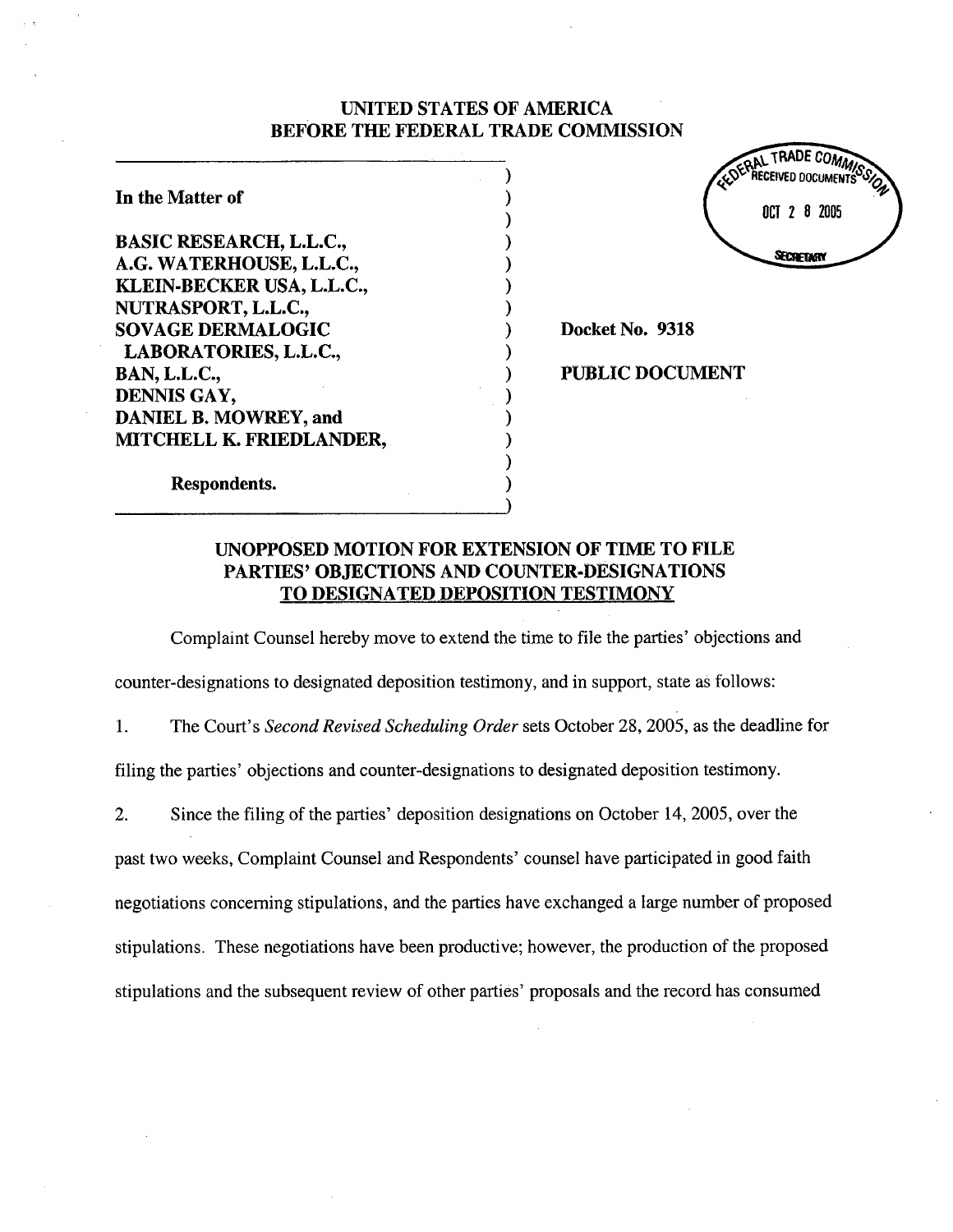considerable time during the limited time period available for review of Respondents' numerous deposition designations.

3. Additionally, since the filng of the paries' deposition designations, the paries have conferred concerning Corporate Respondents' issuance of subpoenas on October 21,2005, the responses to which are presently due November 11, 2005 or earlier, according to the terms of the subpoenas. The parties reached an impasse in negotiations concerning the issuance of these subpoenas, requiring Complaint Counsel to lodge a motion with the Court during the limited time period available for review of Respondents' numerous deposition designations.

4. Respondents have indicated, through Corporate Respondents' counsel, that they do not oppose our Motion for a brief extension of time to next Tuesday, November 1, 2005.

5. Under RULE OF PRCTICE 4.3(b), the Administrative Law Judge may extend any time limit prescribed or allowed by the Rules for good cause shown.

6. Good cause exists to justify this brief extension because Complaint Counsel's time to review the record and fie its objections and counter-designations to designated deposition testimony fell within the same time period in which Complaint Counsel was responding to Respondents' subpoenas, negotiating toward joint stipulations that we anticipate wîl be filed shortly by agreement of the paries, if not today, and preparng for the hearng in this matter. The short extension requested will not impact other pretrial deadlines.

7. In the interests of fairness, we request that the time for Respondents to fie its objections and counter-designations to designated deposition testimony be extended to Tuesday as well.

2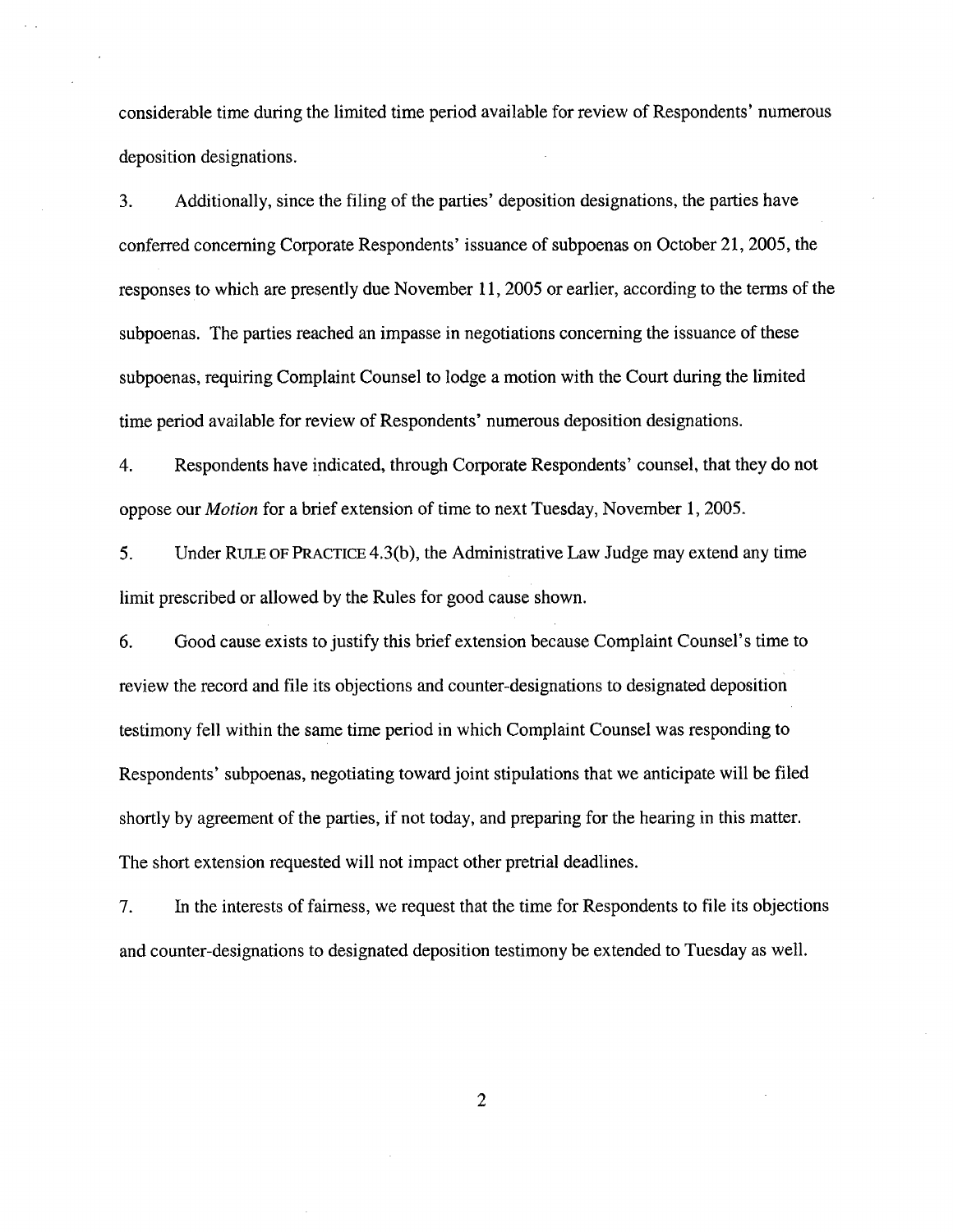8. A proposed order is attached hereto for the Court's convenience.

Respectfully submitted,

<u>faure</u><br>Laureen Ka

| raureer              | usin.            |
|----------------------|------------------|
| Laureen Kapin        | $(202)$ 326-3237 |
| Lemuel Dowdy         | $(202)$ 326-2981 |
| Walter C. Gross, III | (202) 326-3319   |
| Joshua S. Millard    | $(202)$ 326-2454 |
| Edwin Rodriguez      | $(202)$ 326-3147 |
| Laura Schneider      | $(202)$ 326-2604 |
|                      |                  |

Division of Enforcement Federal Trade Commission 600 Pennsylvania Avenue, N.W. Washington, D.C. 20580

Dated: October 28, 2005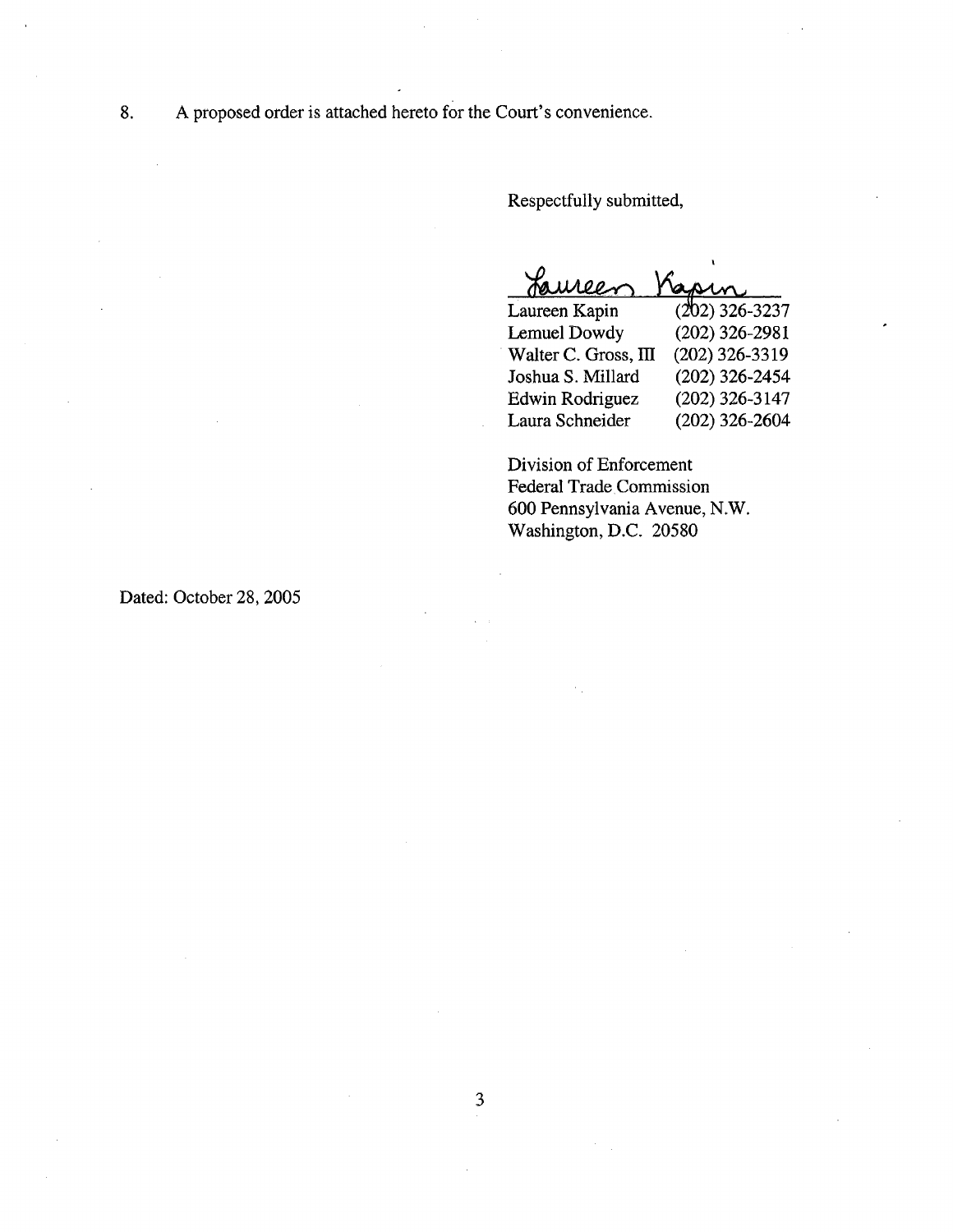## UNITED STATES OF AMERICA BEFORE THE FEDERAL TRADE COMMSSION

| In the Matter of               |                        |
|--------------------------------|------------------------|
| <b>BASIC RESEARCH, L.L.C.,</b> |                        |
| A.G. WATERHOUSE, L.L.C.,       |                        |
| KLEIN-BECKER USA, L.L.C.,      |                        |
| NUTRASPORT, L.L.C.,            |                        |
| <b>SOVAGE DERMALOGIC</b>       | Docket No. 9318        |
| LABORATORIES, L.L.C.,          |                        |
| <b>BAN, L.L.C.,</b>            | <b>PUBLIC DOCUMENT</b> |
| DENNIS GAY,                    |                        |
| DANIEL B. MOWREY, and          |                        |
| MITCHELL K. FRIEDLANDER,       |                        |
|                                |                        |
| Respondents.                   |                        |

ORDER ON UNOPPOSED MOTION FOR EXTENSION OF TIME TO FILE PARTIES' OBJECTIONS AND COUNTER-DESIGNATIONS TO DEPOSITION TESTIMONY

THIS CAUSE came before the Chief Administrative Law Judge on Complaint Counsel's

)

unopposed Motion for Extension of Time to File the Parties' Objections and Counter-

Designations to Designated Deposition Testimony. Having reviewed the Motion, and good cause

having been shown for the short extension requested, it is ORDERED that Complaint Counsel's

Motion for Extension of Time is GRANTED. The parties shall have up to and including

November 1,2005, to file their objections and counter-designations to designated deposition

testimony.

ORDERED:

Date:

Copies furnished to: All counsel of record Stephen J. McGuire Chief Administrative Law Judge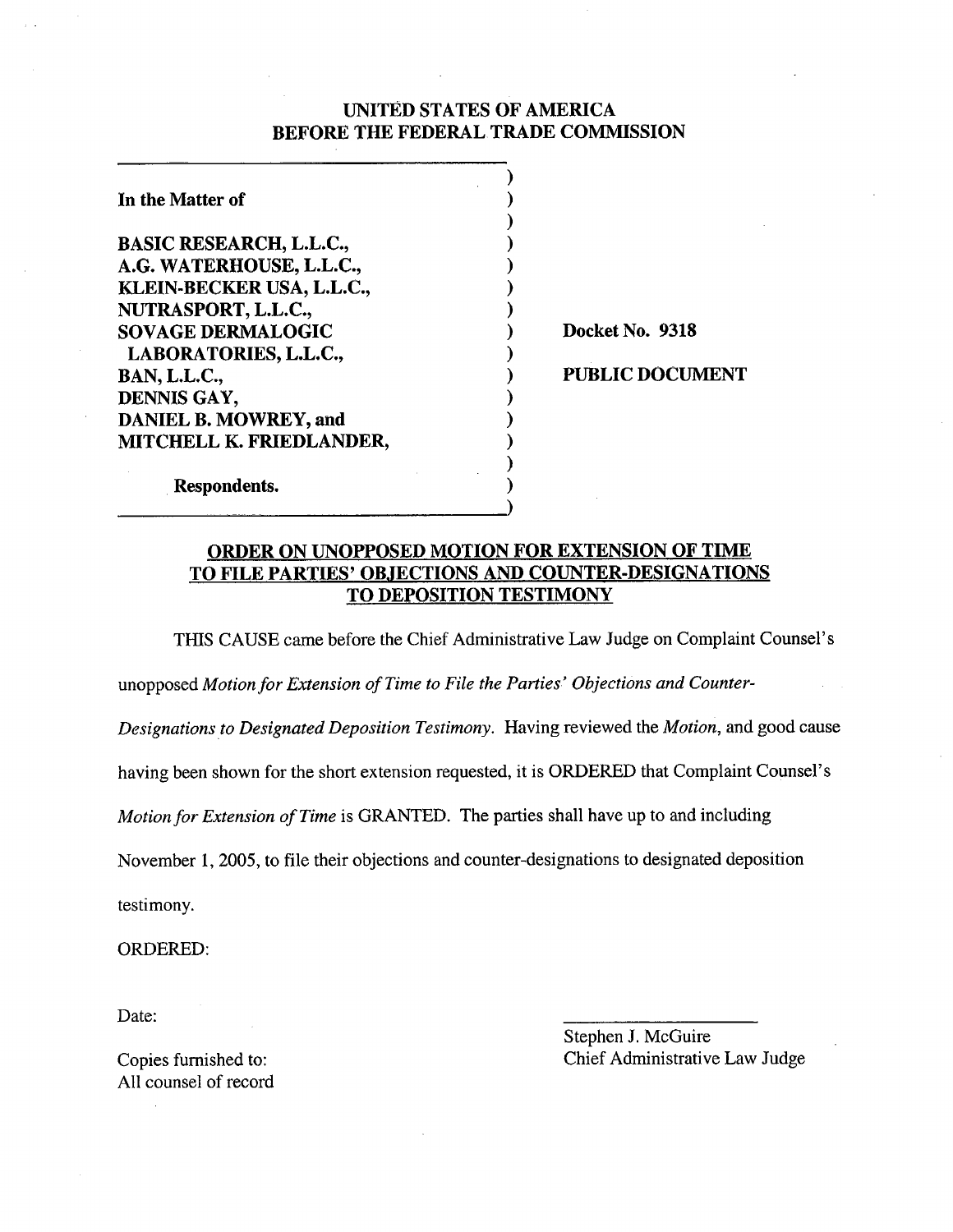## CERTIFICATION OF REVIEWING OFFICIAL

I certify that I have reviewed the attached public fiing, Complaint Counsel's unopposed Motion for Extension of Time to File Parties' Objections and Counter~Designations to Designated Deposition Testimony, prior to its filing to ensure the proper use and redaction of materials subject to the Protective Order in this matter and protect against any violation of that  $\mathcal{O}$  der or applicable RULE OF PRACTICE.

 $\prime$  . James A. Kohm

Associate Director, Division of Enforcement Bureau of Consumer Protection